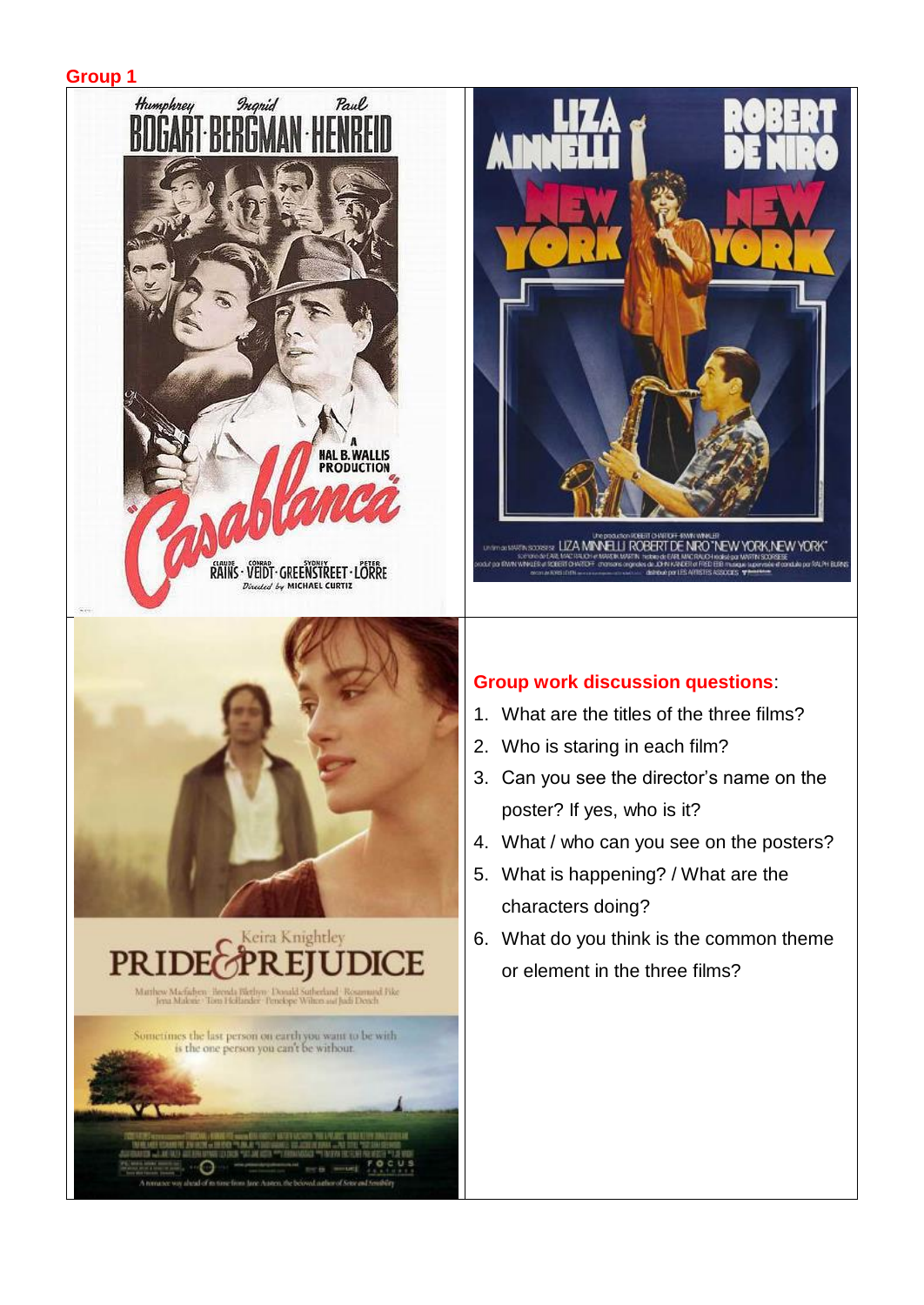#### **Group 2**





# A Room with a View

MAGGE SMITH - DENHOLM ELLIOTT - JUDI DENCH - SIMON CALLON  $Cine$ 

- 1. What are the titles of the three films?
- 2. Who is staring in each film?
- 3. Can you see the director's name on the poster? If yes, who is it?
- 4. What / who can you see on the posters?
- 5. What is happening? / What are the characters doing?
- 6. What do you think is the common theme or element in the three films?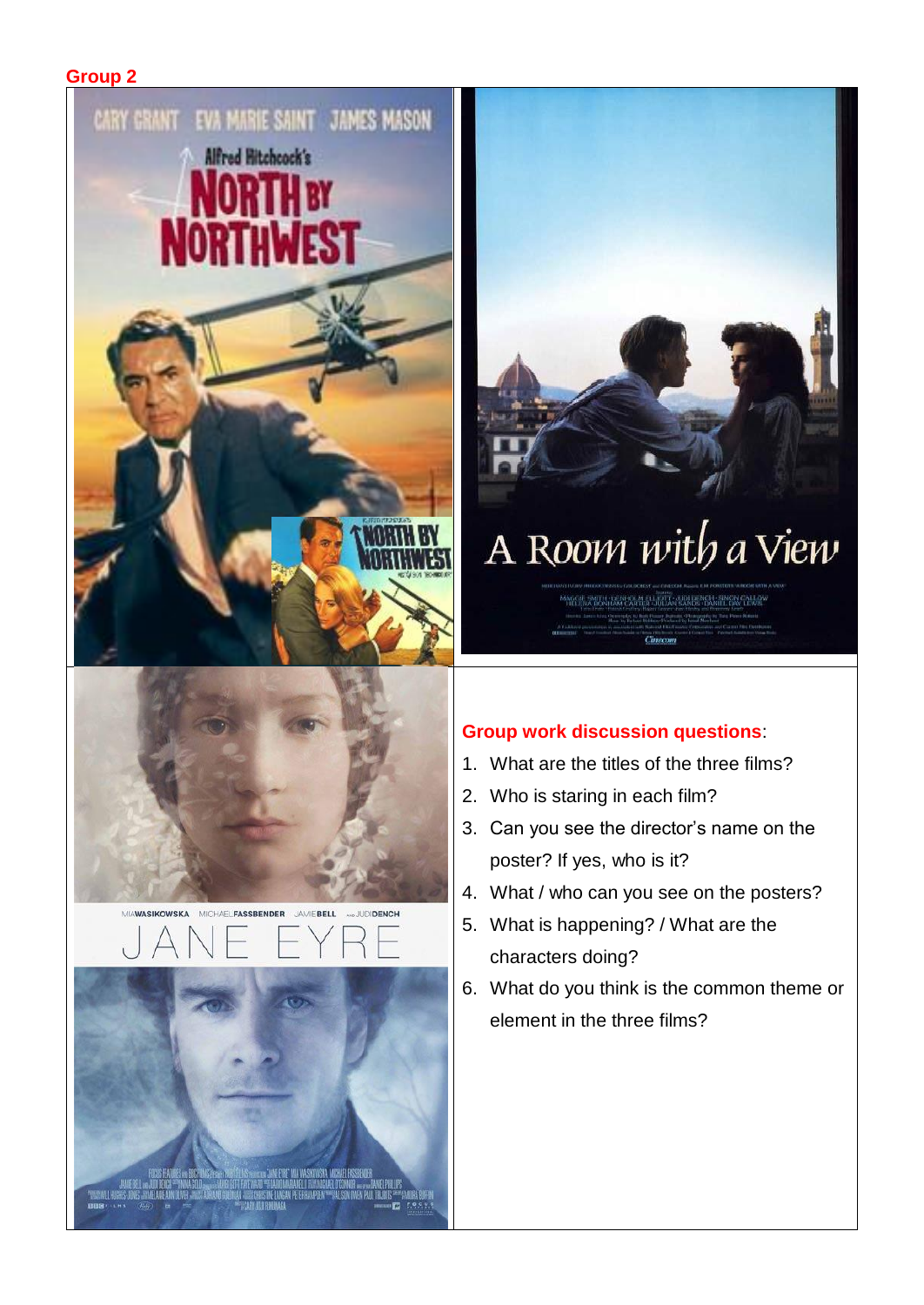**Group 3**





- 1. What are the titles of the three films?
- 2. Who is staring in each film?
- 3. Can you see the director's name on the poster? If yes, who is it?
- 4. What / who can you see on the posters?
- 5. What is happening? / What are the characters doing?
- 6. What do you think is the common theme or element in the three films?